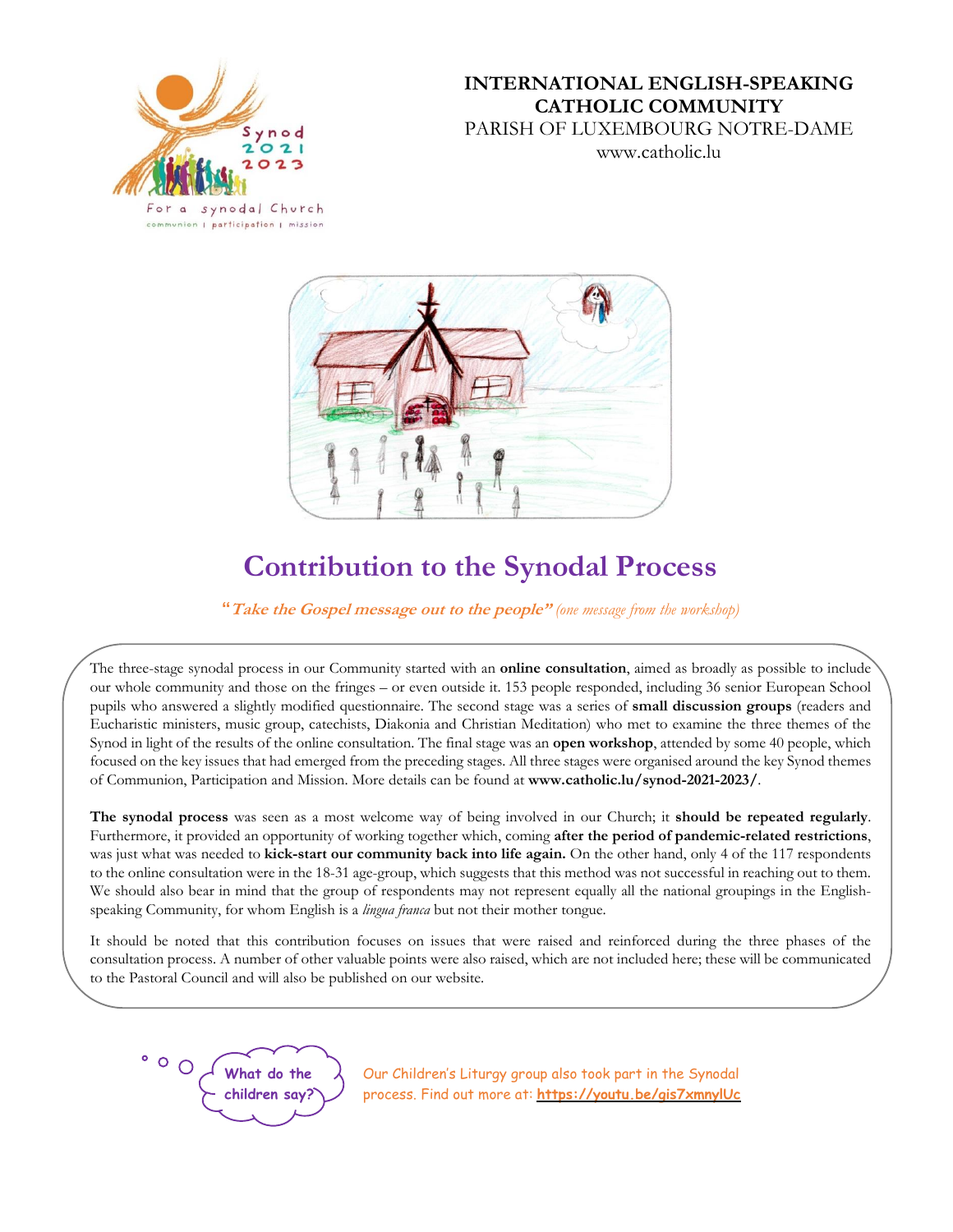# Synod 2021-23

#### **Contribution from the International English-Speaking Community • Parish of Luxembourg Notre-Dame**

#### **A. Communion**

At local level, a clear message is that the members of the English-speaking Community see it as a good example of **a living community, inclusive and diverse**. Among the ingredients they identify for this are the **welcome of children**, the **openness to visitors and new members**, the **role of music in the liturgy**, and the **style of preaching of successive pastors**.

But there is still room for improvement; we must not be content with being a "Sunday parish". Most importantly, the need for **more activities (catechetical and social) for young people** was highlighted, as was the **urgent need for an appropriate place for these activities**. Children and young people are key to the Church community; if we invest in them, we open ourselves up and create a knock-on effect that benefits the whole community.

Some in our community felt that parents have difficulty in getting their teenage children to go to Mass; the Church needs to examine **alternative ways of celebrating the Eucharist** while retaining the traditional Mass. In particular there should be more **frequent celebration of the Eucharist outside church buildings** and perhaps around a local community meal in someone's home, as Jesus did.

On the negative side, **the scandals, both sexual and financial, within the global Church have left deep scars.** Communion is impossible without mutual trust. The institutional Church must therefore be seen to reform and atone. Many respondents mentioned these scandals as one of the reasons for discouragement; they live in a society that is at best indifferent, and frequently hostile, to religion in general and the Church in particular. In this context they value the support they find in a faith community; they ask for more opportunities to deepen their faith and knowledge.

## **B. Participation**

The opportunity to take part in this synodal process was universally welcomed by respondents who expressed **a clear desire for such consultation to be repeated regularly within our own community, within the diocese and in the global Church.** As one respondent compellingly put it:

"Please, bishops and clergy, listen to this consultation of the laity, do not try to water it down, ask the Holy Spirit for guidance and have the courage to take the decisions necessary to keep God's words relevant to His people."

If participation is to be fully realised, we must move **away from an over-centralised and over-clerical Church governance** such as the present Vatican Curia is perceived to be. With this in mind, **greater lay participation in decision-making,** recognising the equality of all the baptised, is necessary. A number of respondents expressly welcomed Pope Francis' efforts to reform the institutional Church.

Participation and inclusivity go hand-in-hand; two-thirds of the respondents consider that **priestly ministry should be open to all**, regardless of gender or marital status. Equally, the **contribution of women in the Church needs to be properly recognised**. Moreover, and this was especially clear from the European School pupils' responses, there is a need to move away from the judgmental approach to certain categories of people (same-sex orientation, divorced and remarried): **"what would Jesus do?" is the key question.** We urge that Church teaching on these matters be reconsidered to ensure its compatibility with our mission to reflect God's love for all. We firmly believe that such discerning re-evaluation would not undermine the essence of the Church but confirm it as a living and vibrant institution (teaching has, after all, constantly evolved in a number of areas since the time of the early Church).

At local level, as a community almost entirely composed of **non-nationals,** it is in our nature to welcome strangers in our midst. We would like to be more active in **building bridges over cultural and linguistic barriers towards the local Luxembourg Church**. To that end, a number of suggestions were put forward for a better integration of our community and a greater participation by it in the life of the Church in Luxembourg: **joint activities with other parishes** where language barriers might not be so important (such as tree-planting, social outreach, etc.); **regular meetings with our bishop**; encouraging our members **to take part in diocesan activities**. However, there is also a need for more **communication from the diocese in English**, given the place that English has taken in the fabric of Luxembourg society today. The possibility of more Masses in English or French in other parishes was also raised.